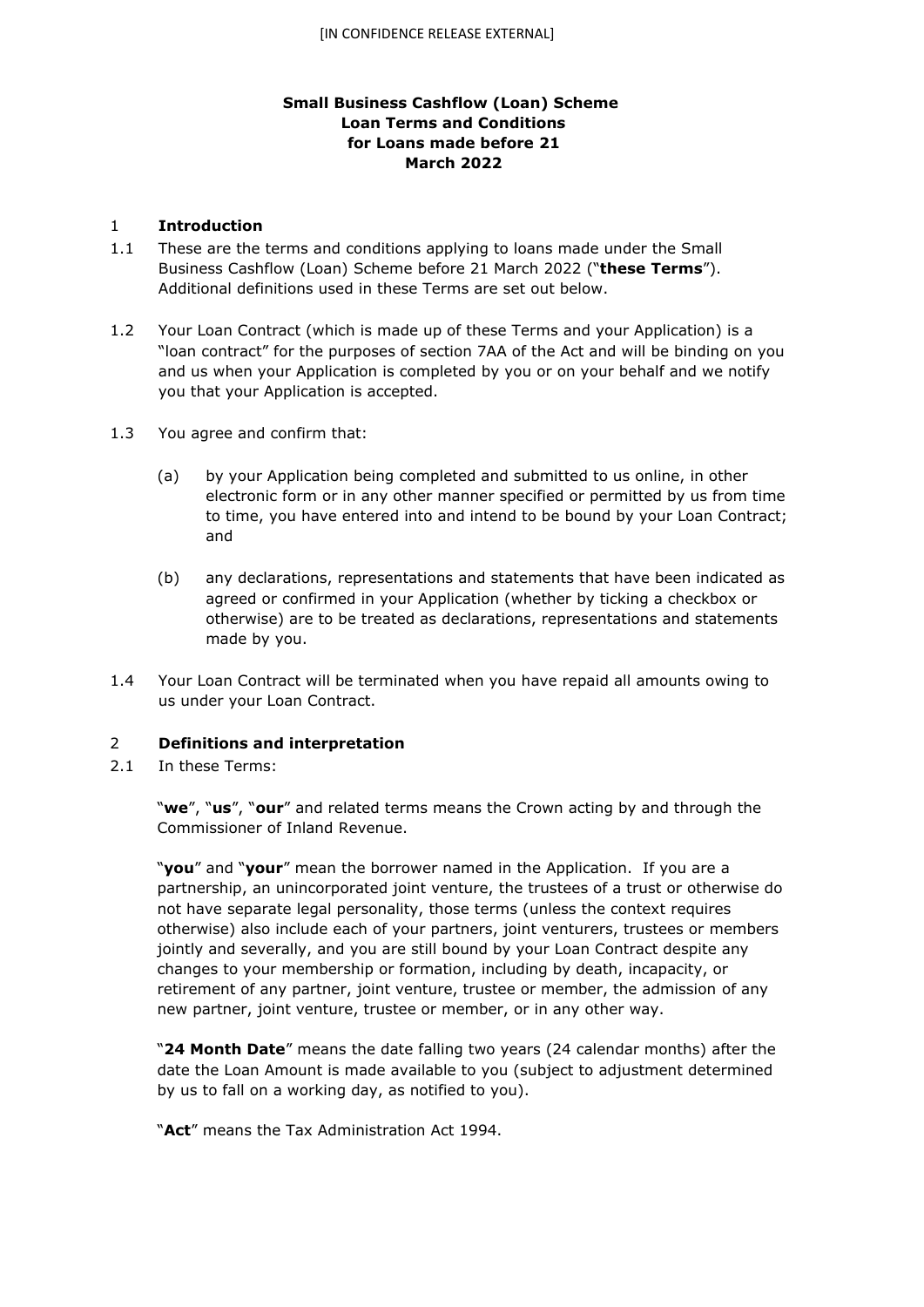"**Application**" means an application for the Loan under the Small Business Cashflow (Loan) Scheme, completed and submitted through our myIR online service or in such other manner as we may specify or permit from time to time.

"**Crown**" means Her Majesty the Queen in right of New Zealand.

"**Default Interest Rate**" means the sum of:

- (a) 3% per annum; and
- (b) the annual rate of interest equal to our use of money interest (UOMI) rate for underpayments of tax (being the taxpayer's paying rate (as defined in the Act) and currently available as the "debit rate" at [https://www.ird.govt.nz/managing-my-tax/penalties-and-interest/interest](https://www.ird.govt.nz/managing-my-tax/penalties-and-interest/interest-on-overpayments-and-underpayments)[onoverpayments-and-underpayments\).](https://www.ird.govt.nz/managing-my-tax/penalties-and-interest/interest-on-overpayments-and-underpayments)

"**Event of Default**" has the meaning given in clause 9.1.

"**Final Repayment Date**" means the date falling five years (60 calendar months) after the Loan Amount is made available to you (subject to adjustment determined by us to fall on a working day, as notified to you).

"**Independent Trustee**" means, if you are the trustee(s) of a trust, any such trustee that is a solicitor, accountant, professional adviser or other person acting in an independent role that is not a beneficiary or settlor of the trust (and whose relatives, spouse or partner, direct or indirect shareholders, directors or other members are not beneficiaries or settlors of the trust).

"**Loan**" means the loan made or to be made to you under your Loan Contract.

"**Loan Amount**" means the amount advanced or to be advanced to you under your Loan Contract, as set out in your Application.

"**Loan Contract**" means these Terms and your Application.

"**Outstanding Amount**" means, at any time, the principal amount of the Loan Amount outstanding for the time being (as reduced by any repayments that you make), together with all other money payable by you under your Loan Contract.

"**Repayment Period**" means the period from the 24 Month Date to the Final Repayment Date.

"**Small Business Cashflow (Loan) Scheme**" means the Small Business Cashflow (Loan) Scheme established and administered by the Crown to provide loans to assist small–to–medium businesses in the circumstances arising from the continuing impact of COVID-19 related measures or circumstances.

"**Wage Subsidy Scheme**" means the wage subsidy scheme established by the Crown to support employers, including sole traders, significantly impacted by COVID-19 who face laying off staff or reducing hours.

- 2.2 In addition, in these Terms and unless the context requires otherwise:
	- (a) headings and examples are for reference only;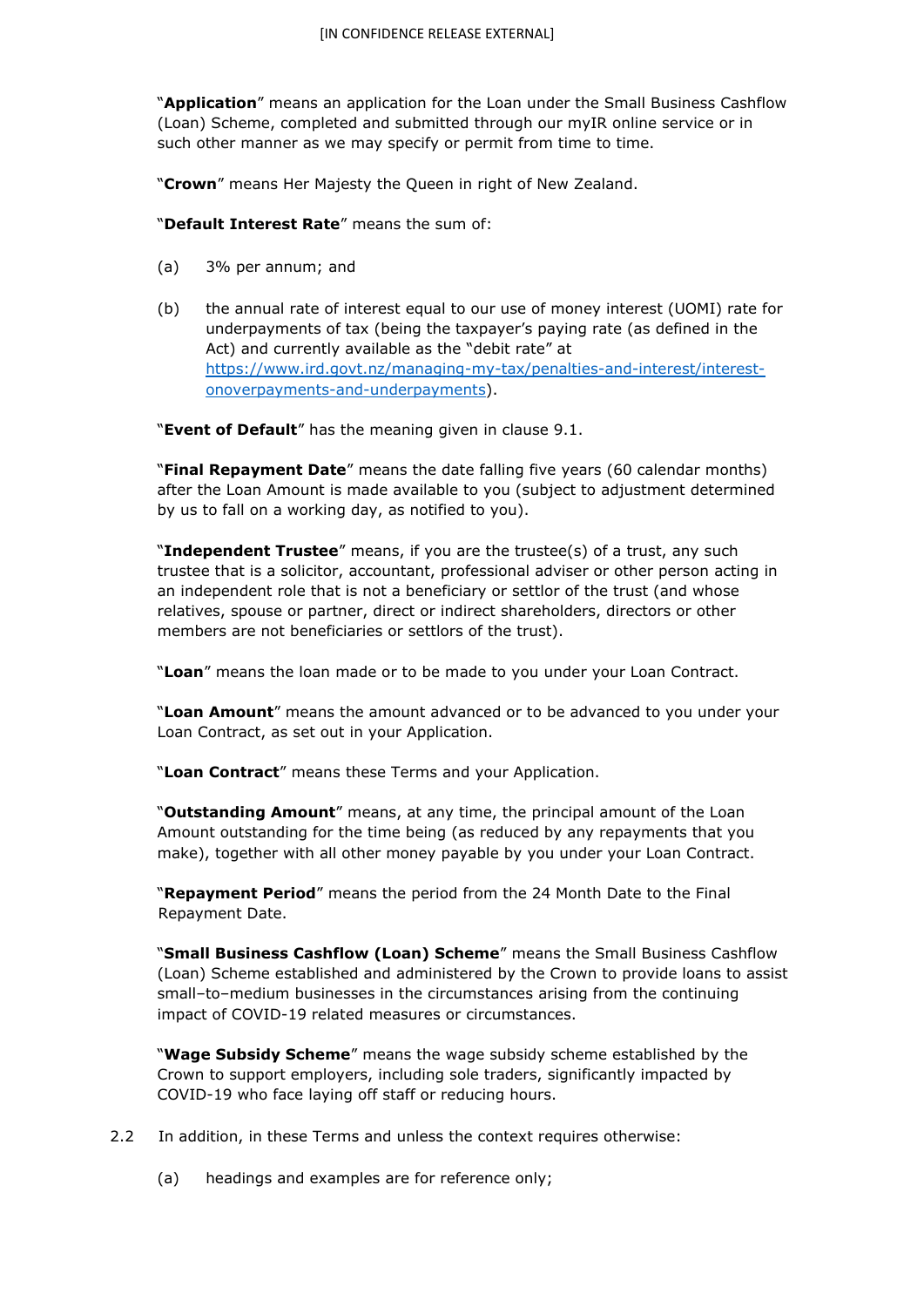- (b) the singular includes the plural and vice versa;
- (c) a reference to any document or agreement, including these Terms and your Loan Contract, includes that document or agreement as amended, assigned, novated, supplemented, restated or substituted from time to time, except to the extent prohibited by these Terms;
- (d) a reference to a time of day is a reference to New Zealand time;
- (e) a reference to any monetary amount is to New Zealand currency;
- (f) an Event of Default is continuing until it has been waived in writing by, or remedied to the satisfaction of, us;
- (g) a party to your Loan Contract or another agreement includes its successors and its permitted assignees and transferees;
- (h) any legislation includes a modification and re-enactment of, legislation enacted in substitution for, and a regulation, order-in-council and other instrument from time to time issued or made under, that legislation; and
- (i) a reference to "**in writing**" (or equivalent) includes provision by email or through online services operated by us (including the myIR online service).

#### 3 **The Loan**

- 3.1 We will make the Loan available to you in the amount of the Loan Amount, on the terms and conditions set out in your Loan Contract.
- 3.2 You must use the proceeds of the Loan in accordance with the declarations, representations and statements made in your Application. In addition, if your Application was made prior to 16 December 2020, from 9 November 2020 you may use the proceeds of the Loan for capital costs that are intended to help your business adapt to the circumstances arising as a result of COVID-19 and such use will not be treated as constituting a breach of clause  $8.1(q)(i)$  or an Event of Default under clause 9.1(c)(ii).
- 3.3 You are not entitled to the Loan unless we are satisfied that:
	- (a) no Event of Default has occurred (whether or not remedied);
	- (b) you have fully and accurately completed your Application, and provided (and not withdrawn) all declarations, representations, statements, consents and confirmations (and any other information, including evidence and other materials) requested from you in your Application;
	- (c) all declarations, representations, statements, consents and confirmations made (and any other information, including evidence and other materials, provided) by you or on your behalf in your Application are true and accurate and not misleading; and
	- (d) the amount of the Loan Amount has been accepted by you.
- 3.4 Subject to clause 3.3 above, the Loan Amount will be paid in a single lump sum advance to the bank account nominated in your Application.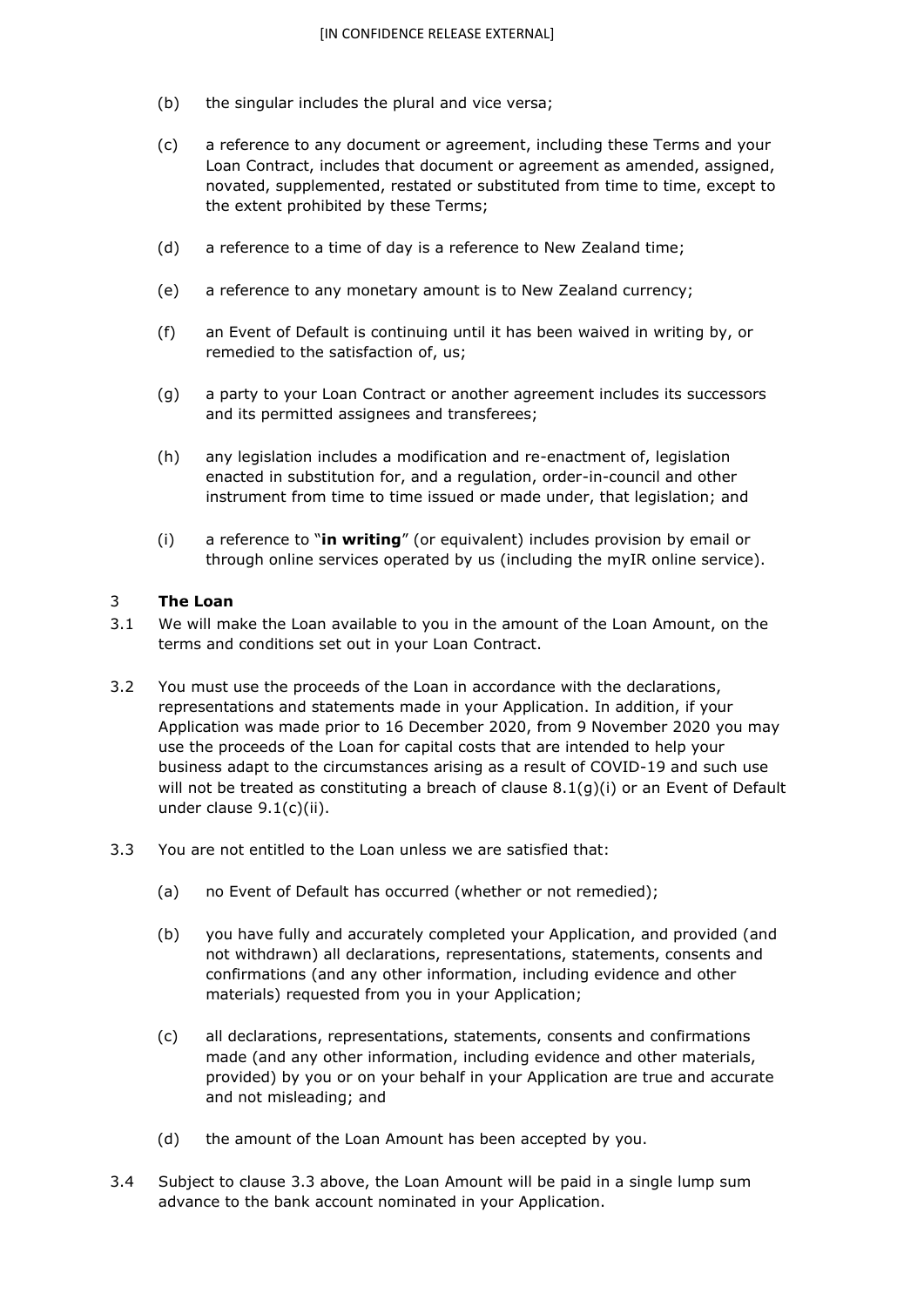# 4 **Interest**

- 4.1 Subject to clause 4.2 and clause 4.3, interest will accrue from day to day at the rate of 3% per annum on the outstanding principal amount of the Loan Amount and will be charged to your account. Such interest will not compound or itself bear interest (except in accordance with clause 4.4) and will be calculated on the basis of the actual number of days elapsed and a year of 365 days (or 366 days in a leap year).
- 4.2 You will not be charged any interest on your Loan for the period from when the Loan Amount was made available to you until the 24 Month Date unless clause 4.3 applies.
- 4.3 If, prior to the 24 Month Date, an Event of Default occurs and the Outstanding Amount becomes due and payable in accordance with clause 9.2, interest will be charged under clause 4.1 from the date repayment is due under clause 9.2. Interest will cease to be charged under clause 4.1 from the date that all relevant Events of Default are remedied to our satisfaction or waived by us in writing, provided that if a further Event of Default occurs (or has occurred) prior to the 24 Month Date and the Outstanding Amount becomes due and payable in accordance with clause 9.2 interest will recommence being charged under clause 4.1 from the date repayment is due under clause 9.2.
- 4.4 If any amount is not paid to us in full when due then you must, on demand by us, pay to us interest, at the Default Interest Rate, on the overdue amount from the due date for payment until the earlier of:
	- (a) the actual date of payment to us (both before and after judgment); and
	- (b) any other date we notify to you.

# 5 **Repayment**

- 5.1 You must repay the Outstanding Amount to us on the Final Repayment Date.
- 5.2 During the Repayment Period, you must make regular instalment payments of principal and interest, as notified by us to you from time to time. Any such instalment payments will be calculated by us to spread the amount of the required repayments over the Repayment Period.
- 5.3 You may repay all or any part of the Outstanding Amount at any time before such amounts become due in accordance with your Loan Contract.
- 5.4 No amount that is repaid may be re-borrowed.

# 6 **Payments**

- 6.1 You must make all payments to us under your Loan Contract in New Zealand dollars in a manner notified by us to you or published on our website from time to time.
- 6.2 Any payment from you will be applied first towards payment of accrued interest (including default interest) and then towards repayment of principal amounts.
- 6.3 All payments to be made by you under your Loan Contract must be made:
	- (a) without any set-off, counterclaim or condition; and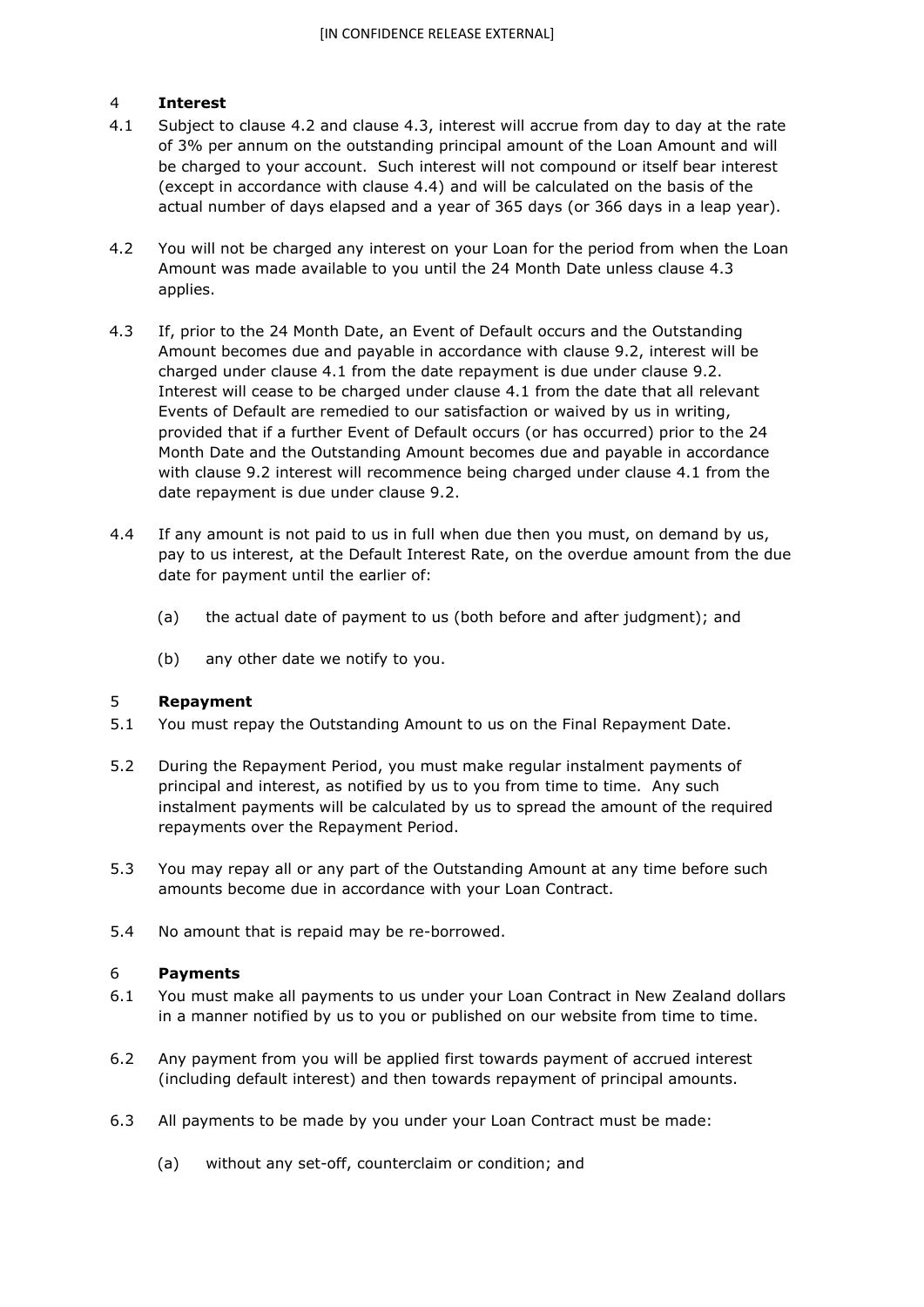- (b) without any deduction or withholding for any tax or any other reason unless the withholding or deduction is required by law.
- 6.4 If we receive a payment under the Small Business Cashflow (Loan) Scheme and you do not provide us with instructions in relation to that payment, we may apply that payment towards your loans under the Small Business Cashflow (Loan) Scheme in such order as we deem fit.

### 7 **Your representations to us**

- 7.1 You represent and warrant to us that:
	- (a) all information (including declarations, representations, statements, consents, confirmations, evidence and other materials) provided by you or on your behalf in connection with your Loan Contract or the Wage Subsidy Scheme is true and accurate, and there are no facts or circumstances which have not been disclosed to us which would make that information untrue, inaccurate or misleading;
	- (b) any person completing your Application on your behalf has authority to do so, and no action has been taken to remove any such person acting as trustee or general partner of a limited partnership (as applicable);
	- (c) (if you are not a natural person) you are duly established, registered (to the extent applicable) and existing under the laws of New Zealand, and your board or committee or equivalent has been correctly and validly appointed;
	- (d) (if you are a natural person) you have full mental capacity, are not a minor and are physically located and legally working in New Zealand (allowing for temporary absences);
	- (e) no action has been taken for or with a view to:
		- (i) (if you are not a natural person) your dissolution, termination, disestablishment, deregistration, winding up or other end; or
		- (ii) (if you are a limited partnership) removing your general partner;
		- (iii) the appointment of a liquidator, statutory manager, administrator, receiver, bankruptcy official or similar officer in respect of you or any of your assets;
	- (f) (if you are the trustee(s) of a trust) you have not lost, limited or prejudiced your right to be reimbursed from the trust property;
	- (g) you have the power to enter into and perform your obligations under your Loan Contract, have taken all necessary action, to authorise that entry and performance, and hold all necessary authorisations and consents for that entry and performance;
	- (h) your obligations under your Loan Contract are legal, valid, binding and enforceable against you;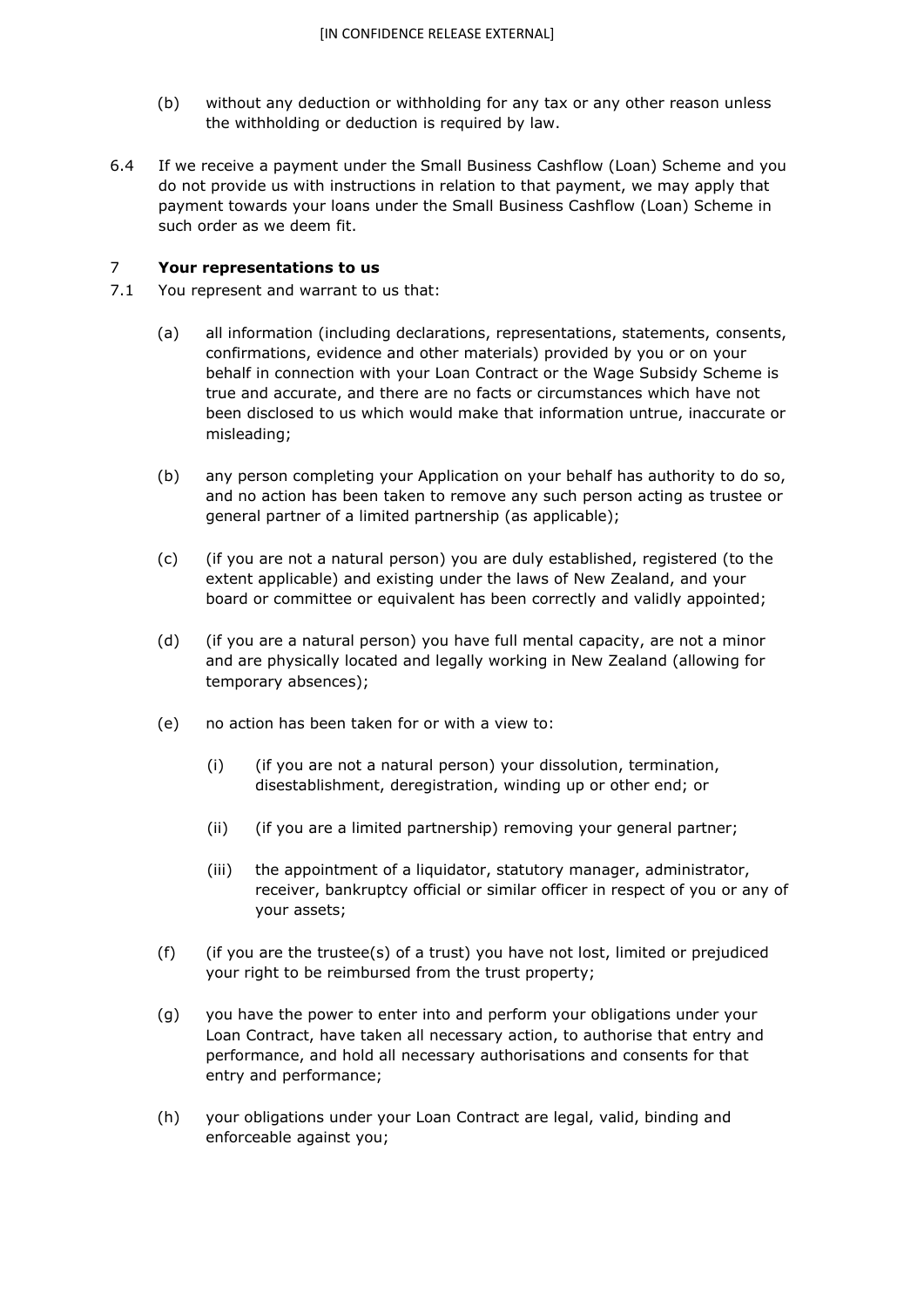- (i) your entry into, and the performance of your obligations, under your Loan Contract, do not and will not breach any agreement or instrument binding upon you or any of your assets (including any other loan agreement); and
- (j) no Event of Default has occurred or might reasonably be expected to result from the making of the Loan to you.
- 7.2 The representations made above are deemed to be repeated by you on the date we make the Loan Amount available to you and on each day there is any Outstanding Amount by reference to the facts and circumstances then existing.

#### 8 **Your undertakings to us**

- 8.1 You undertake to us that, for so long as there is any Outstanding Amount, you will:
	- (a) (if you are not a natural person) maintain your existence and (to the extent applicable) registration in New Zealand and will not relocate outside New Zealand;
	- (b) (if you are a natural person) continue to be physically located and legally working in New Zealand (allowing for temporary absences);
	- (c) promptly obtain, comply with and do everything needed to maintain any authorisations required to enable you to perform your obligations under your Loan Contract;
	- (d) promptly supply us with such further information (including evidence and other materials) that we may reasonably request in connection with the Loan or for the purposes of your Loan Contract, including its administration or enforcement and for audit purposes (and you acknowledge that we may, at our discretion, also or instead exercise any powers we have under the Act to require such information, evidence and other materials);
	- (e) promptly notify us if:
		- (i) any Event of Default occurs; or
		- (ii) you cease to carry on the business or organisation for which the Loan Amount was provided;
	- (f) comply with all of your obligations under the Wage Subsidy Scheme (if applicable); and
	- (g) comply with each declaration, statement and undertaking made in your Application including in relation to (without limitation):
		- (i) use of the Loan Amount (including restrictions as to application and distribution of proceeds); and
		- (ii) keeping of evidence, materials or other records, and provision to us for audit purposes (as required).

#### 9 **Events of Default and acceleration**

9.1 Each of the events and circumstances set out in this clause is an "**Event of Default**":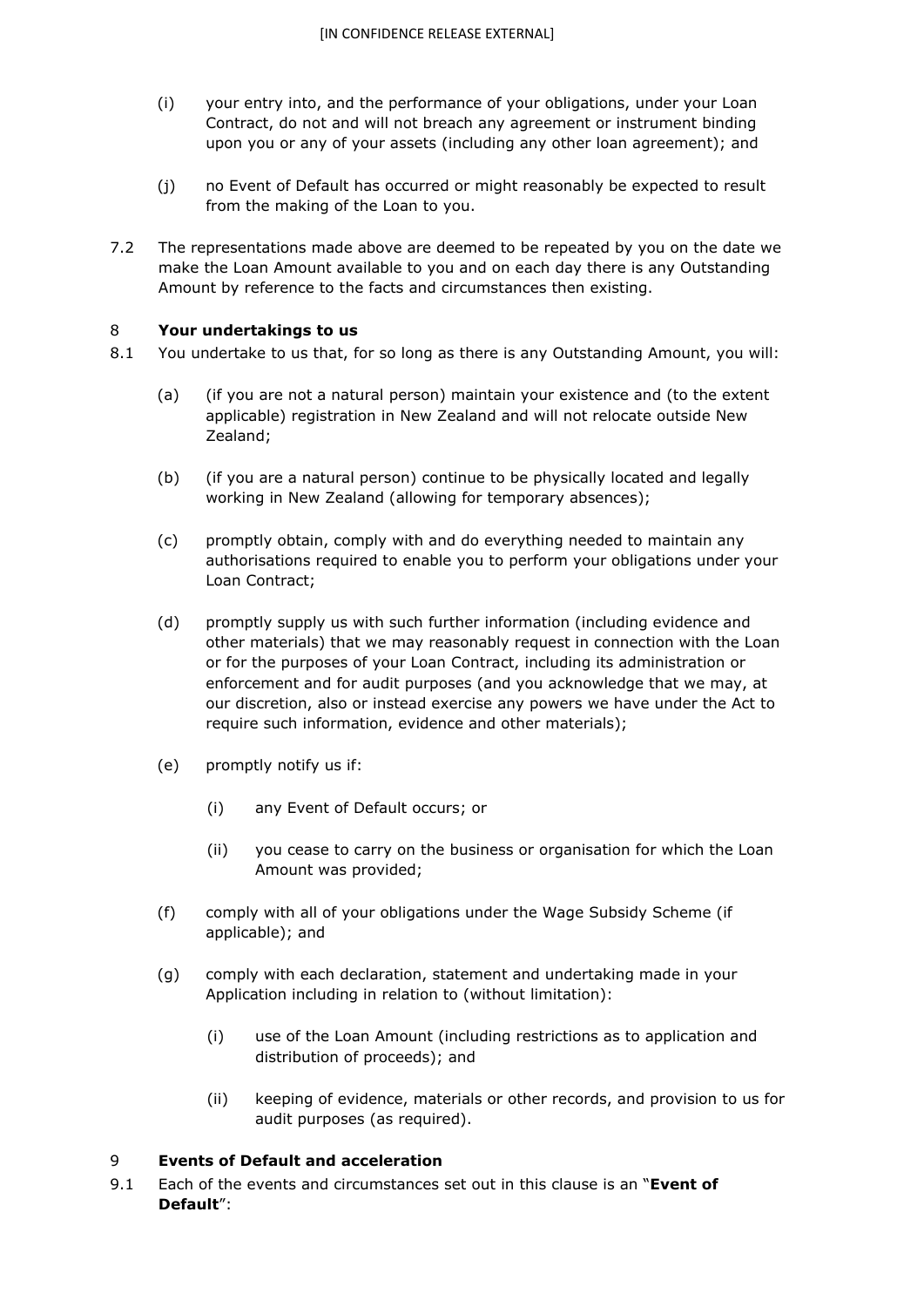- (a) you do not pay on the due date any amount payable under your Loan Contract in the manner in which it is expressed to be payable;
- (b) you breach or otherwise do not comply with any undertaking set out in clause 8.1;
- (c) any declaration, representation, statement, consent or confirmation (or any other information, including evidence and other materials) made, deemed to be made or provided by you or on your behalf in connection with your Loan Contract (including your Application) or the Wage Subsidy Scheme:
	- (i) is untrue, inaccurate or misleading in any material respect on the date of your Loan Contract; or
	- (ii) becomes untrue, inaccurate or misleading in any material respect; or
- (d) you suspend making payments on any of your debts, or any action is taken for or with a view to:
	- (i) (if you are not a natural person) your dissolution, termination, disestablishment, deregistration, winding up or other end; or
	- (ii) the appointment of a liquidator, statutory manager, administrator, receiver, bankruptcy official or similar officer in respect of you or any of your assets;
	- (iii) a rescheduling or moratorium of your indebtedness (or of any part which you will or might otherwise be unable to pay when due); or
	- (iv) a composition or general assignment with or for the benefit of your creditors; or
- (e) you cease to carry on the business or organisation for which the Loan Amount was provided; or
- (f) you, or all or substantially all of your assets for the business or organisation for which the Loan Amount was provided, are sold or transferred.
- 9.2 If an Event of Default specified in clause 9.1(c)(i) occurs then the Outstanding Amount shall be immediately due and payable without requirement for notice from us or any other formality. On and at any time after the occurrence of any other Event of Default, we may, by notice to you (and without prejudice to any other rights which we may have under any other document or at law):
	- (a) declare the Outstanding Amount to be immediately due and payable, and at that point it shall become immediately due and payable; and
	- (b) charge interest and/or default interest (as applicable) in accordance with clause 4.

#### 10 **General**

10.1 *Notices:*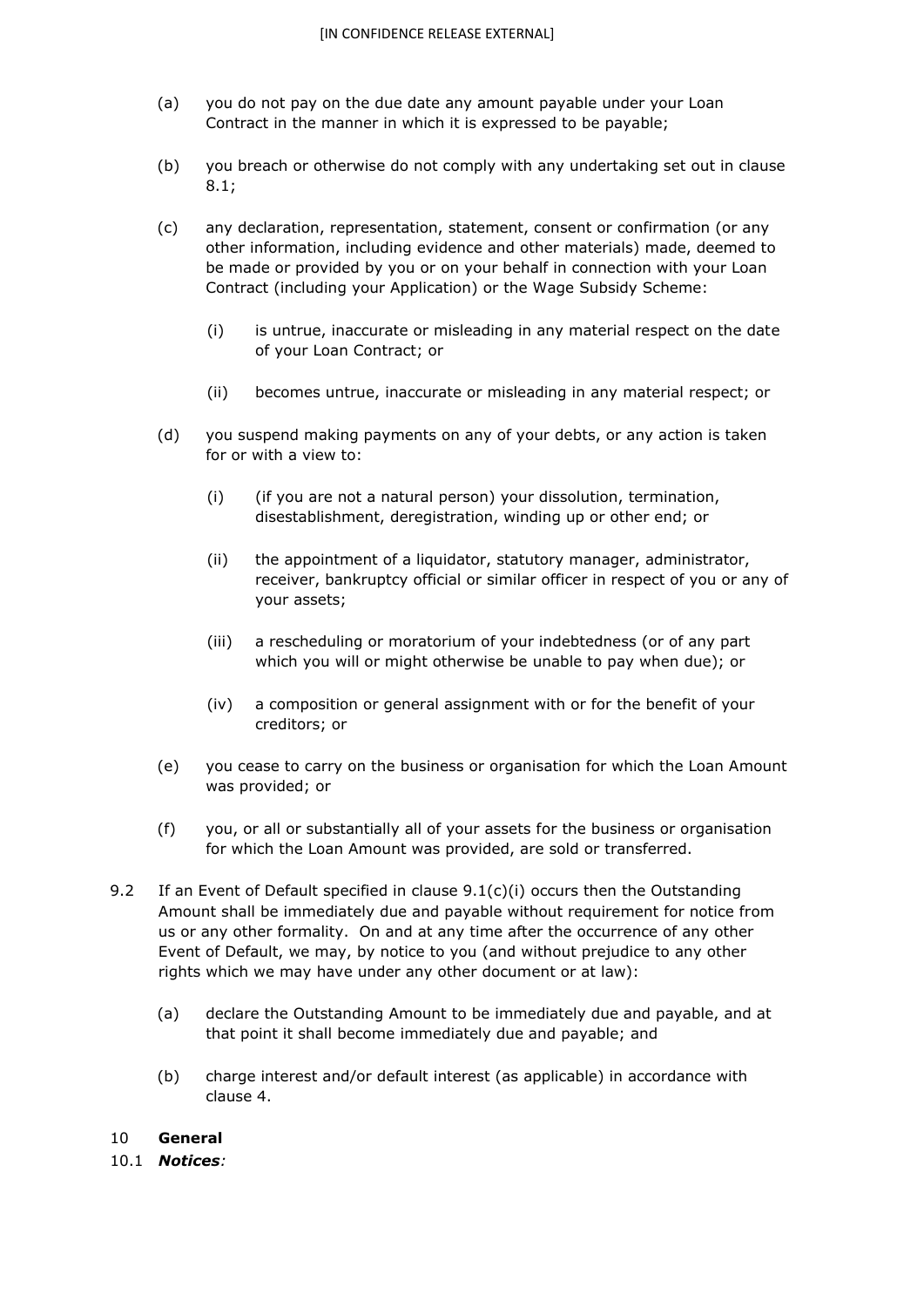- (a) Any communication to be made under your Loan Contract must be made in writing and shall be:
	- (i) provided through the myIR online service or any other online service as we may designate from time to time; or
	- (ii) delivered or sent to the address or email address of the relevant party, and marked for the attention of the person or office holder, set out in your Application (in the case of communications from us to you) or for that purpose on our website (in the case of communications from you to us); or
	- (iii) such other address or email address as that party may from time to time designate to the other).
- (b) Any communication to be made under or in connection with your Loan Contract shall be deemed to have been made:
	- (i) if delivered through any online service or by hand, upon delivery;
	- (ii) if sent by pre-paid post, 3 working days after posting; and
	- (iii) if sent by email, when actually received in the recipient's inbox in readable form.
- 10.2 *Amendment*: We may amend the terms of your Loan Contract (including by way of amending these Terms) from time to time by at least 30 days' notice to you.
- 10.3 *Independent trustees*: if you are the trustees of a trust, the liability of any Independent Trustee under your Loan Contract is limited to the trust property available to meet that liability. However, this limitation does not apply if the Independent Trustee loses its right to be indemnified out of the trust property, or diminishes the value of the trust property through its fraud or wilful breach of trust (in which case we can claim against the Independent Trustee personally to the extent we are unable to recover amounts due to us from the trust property).

### 10.4 *Privacy*:

- (a) We may collect personal information about you in order to assess, administer and enforce your Loan Contract (including to determine the maximum Loan Amount and for audit purposes). For these purposes we may obtain personal information about you from your Application, our own records, from other government departments and government agencies and (where reasonably necessary) from third party organisations.
- (b) We may share any information (including personal information) collected from your Application or otherwise obtained as described above with:
	- (i) other government departments and government agencies, including (without limitation) for statistical and audit purposes; and
	- (ii) with any debt recovery organisation or similar agency for the purposes of collection or enforcement, and with any credit reporting agency.